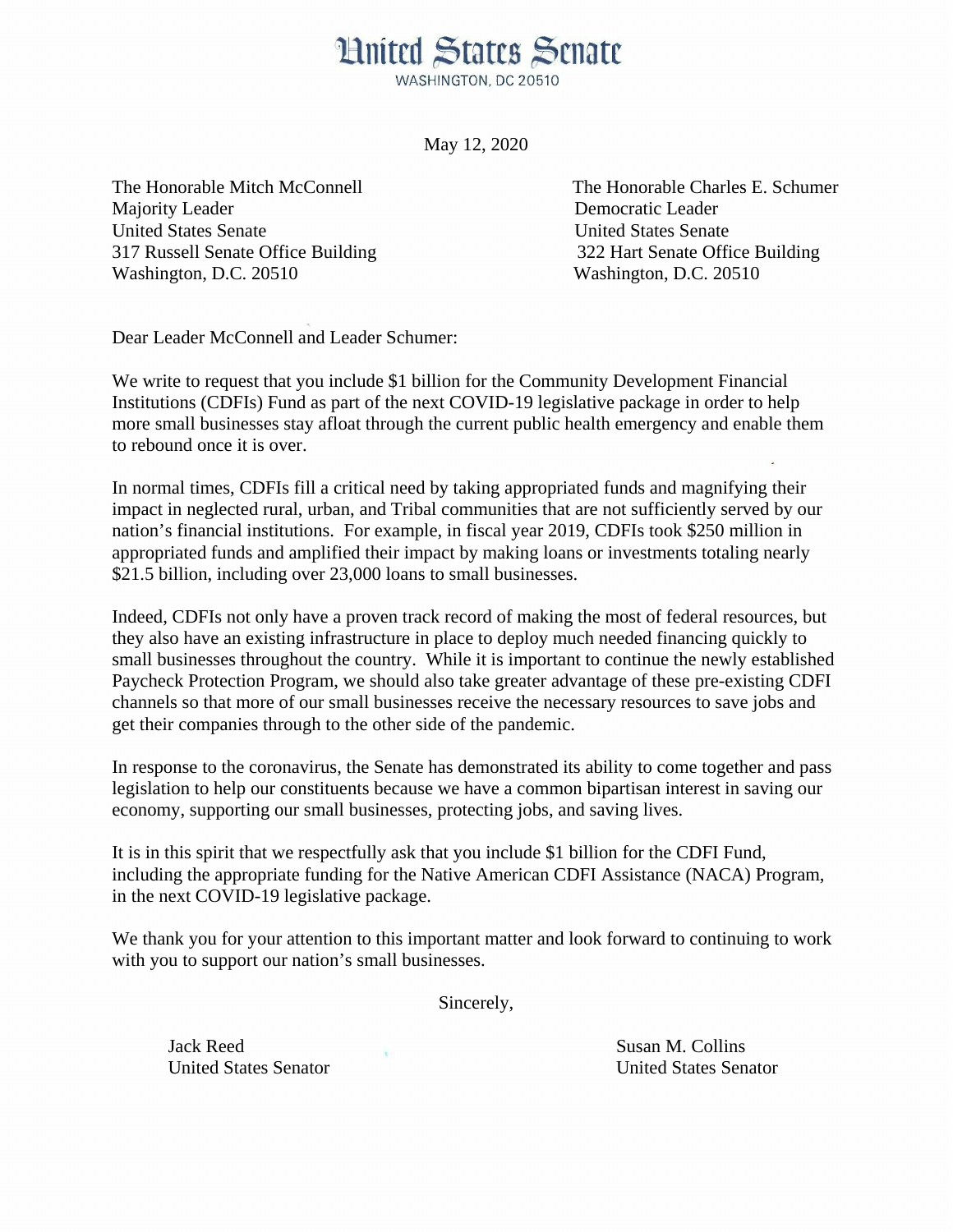Robert Menendez Angus S. King, Jr.

Jon Tester Steve Daines United States Senator United States Senator

Richard J. Durbin Ron Wyden

Edward J. Markey Brian Schatz

Tina Smith Tom Udall United States Senator United States Senator

Cory A. Booker Dianne Feinstein

Jeffrey A. Merkley **Amy Klobuchar** Amy Klobuchar

Tammy Duckworth Chris Van Hollen<br>
United States Senator United States Senator

Kamala D. Harris Elizabeth Warren

Kirsten Gillibrand Bernard Sanders

Tammy Baldwin Martin Heinrich

Sherrod Brown Jacky Rosen United States Senator United States Senator

Mazie K. Hirono Jeanne Shaheen United States Senator United States Senator

United States Senator United States Senator

United States Senator United States Senator

United States Senator United States Senator

Gary C. Peters Sheldon Whitehouse United States Senator United States Senator

United States Senator United States Senator

United States Senator United States Senator

United States Senator

United States Senator United States Senator

United States Senator United States Senator

United States Senator United States Senator

Robert P. Casey, Jr. Margaret Wood Hassan United States Senator United States Senator